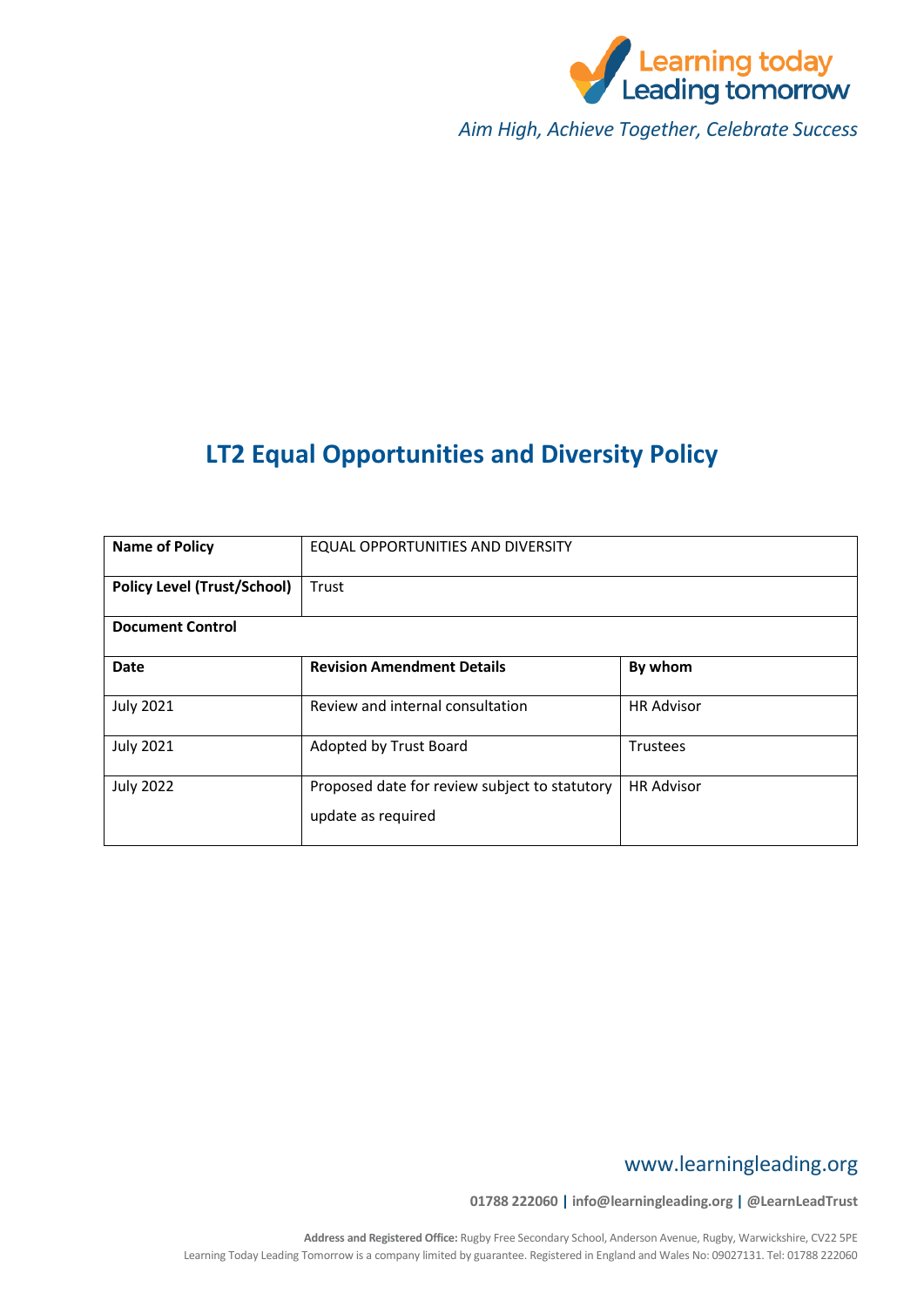

# **Table of Contents**

| 1.  |                                                                                                |
|-----|------------------------------------------------------------------------------------------------|
| 2.  |                                                                                                |
| 3.  |                                                                                                |
| 4.  |                                                                                                |
| 5.  |                                                                                                |
| 6.  |                                                                                                |
| 7.  |                                                                                                |
| 8.  |                                                                                                |
| 9.  | Complaints of Discrimination, Victimisation and Harassment on the Protected Characteristics 10 |
| 10. |                                                                                                |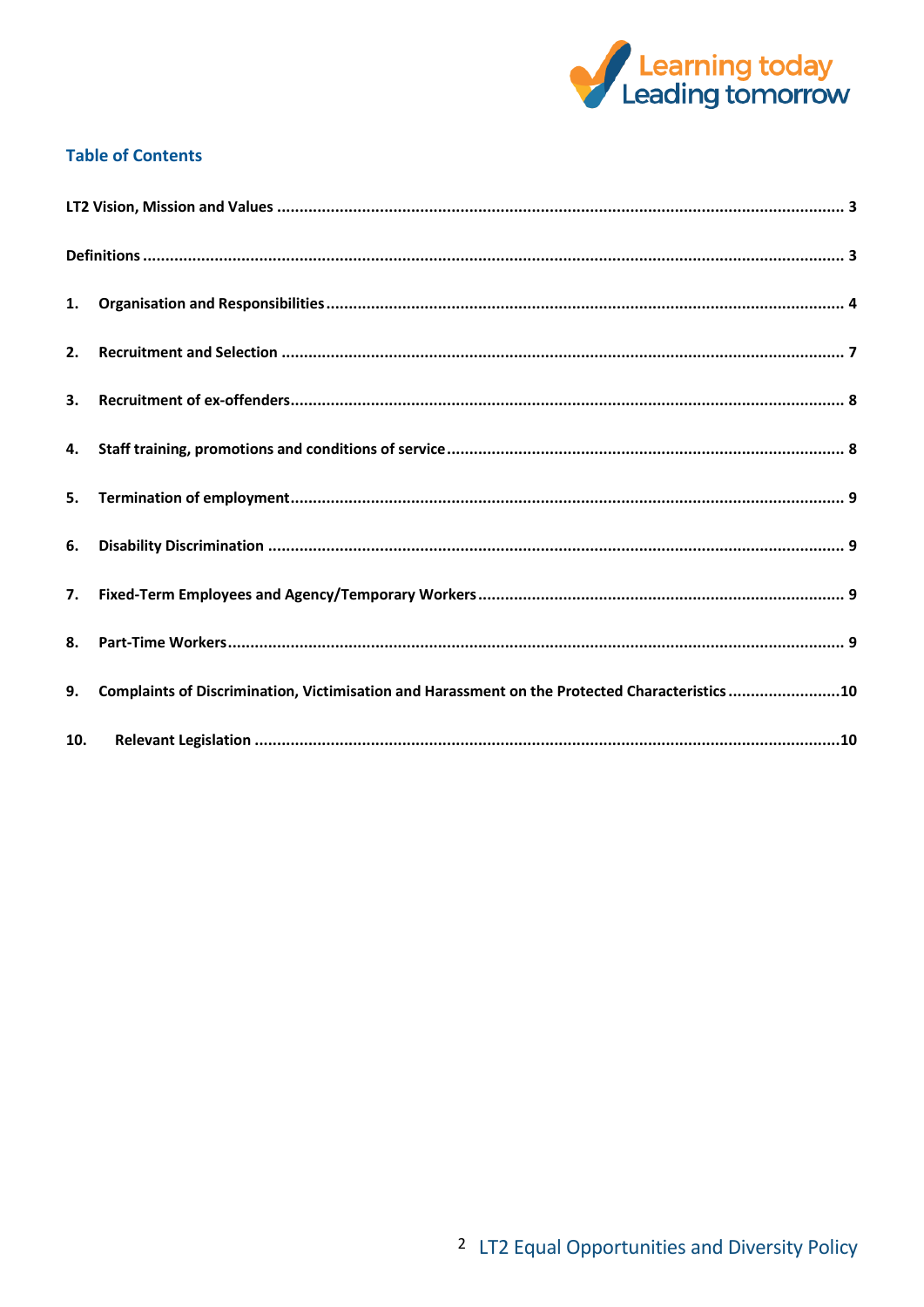

# <span id="page-2-0"></span>**LT2 Vision, Mission and Values**

#### Vision

Our vision is to build a group of outstanding schools across phases, including specialist provision, to become (a mid-size) Trust that provides vibrant and inclusive learning environments in which every member of the learning community is passionate about learning. The Trust is led by a CEO who works closely with Headteachers who lead the two schools supported by a central team to support finance, HR, estates and governance.

#### Mission

LT2 Trust and schools will have a relentless focus on high achievement, supported by robust organisational structures and governance. We aim to give children and young people in our care the knowledge, skills and experiences to expand their minds and world view to enable them to develop a naturally inquisitive approach to learning and life, fit for an everchanging world.

Ultimately, we will educate and support all children attending LT2 schools to grow into capable and contributing citizens who have developed the personal attributes and characteristics that will enable them to become considerate, self-reliant and confident young people who are ready for the next stage of their lives.

#### Values

The Trust Values underpin the mission and provide the basis on which LT2 schools can articulate the key behavioural characteristics that promote a positive philosophy. Our six values are unseen drivers of our behaviour as experienced by others and are designed to create a shared organisational culture:

- **Kindness –** The quality of friendliness, generosity, and consideration
- **Collaboration** The belief that working and learning with others will lead to greater success
- **Curiosity –** A strong desire to know and to learn
- **Resilience** The ability to recover quickly and learn from the difficulties we face
- **Respect** To appreciate the importance of understanding and admiration for others and self
- **Endeavour** The belief that hard work is needed to achieve something of which we can be proud

## <span id="page-2-1"></span>**Definitions**

- Where the word 'Trust' is used in this document it refers to The Learning Today Leading Tomorrow Trust.
- Where the words 'Trust Board' are used it refers to the board of Trustees who set the vision for the Trust and hold the executive leadership team to account for delivering the Trust's strategic plan.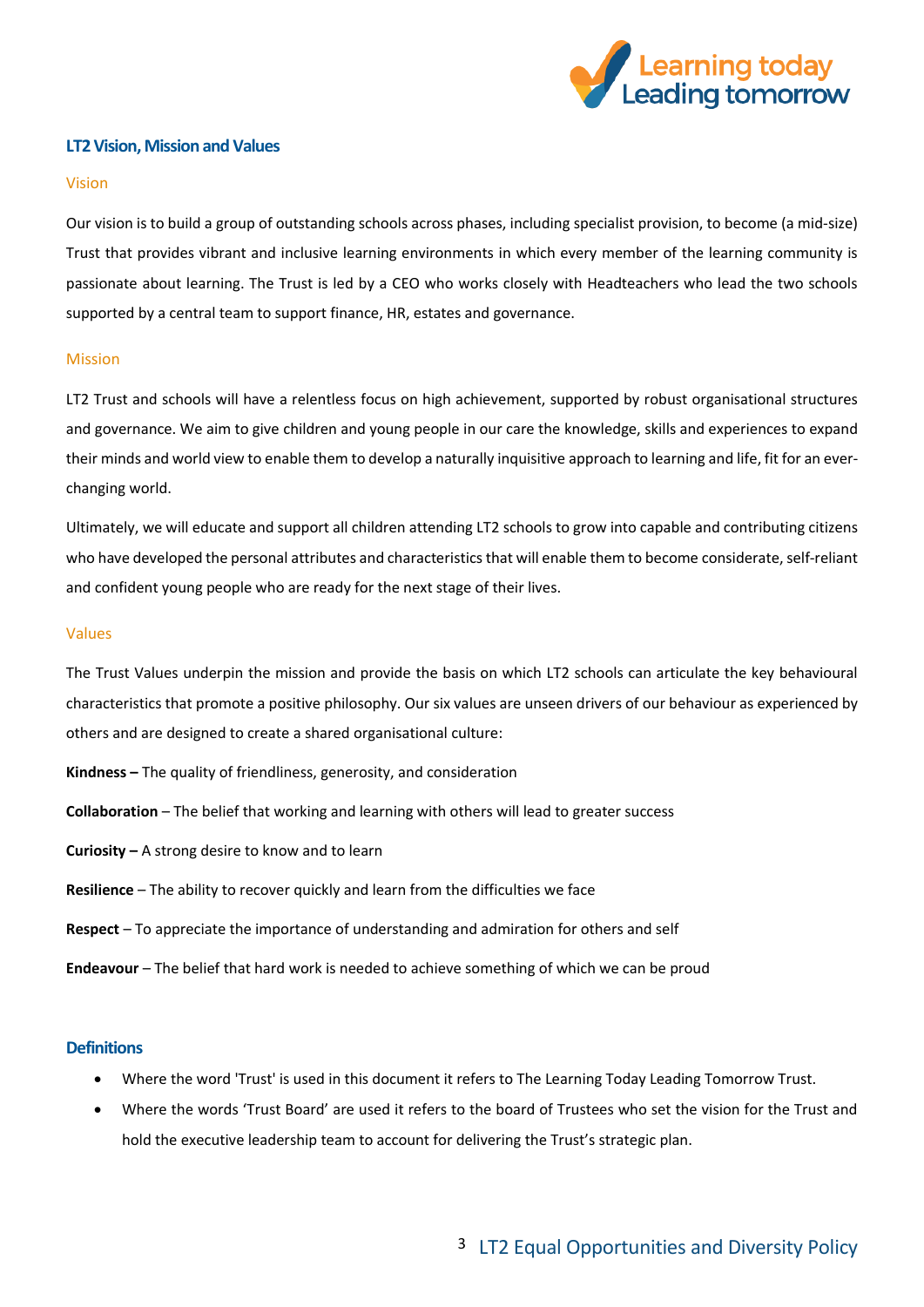

# <span id="page-3-0"></span>**1. Organisation and Responsibilities**

## 1.1 Introduction

The Trust is committed in its pursuit of 'equality of opportunity' and to a pro-active and inclusive approach to equality, which supports and encourages all under-represented groups, promotes an inclusive culture, and values diversity. This commitment is underpinned by the Trust's core values (as stated above) bypromoting and achieving equality of opportunity for all students, parents, staff, those in a governance role, visitors and job applicants.

The Trust is therefore committed to a policy and practice which provides a working environment in which all individuals are able to make best use of their skills, free from discrimination or harassment, and in which all decisions are based on merit.

The Trust does not discriminate against staff on the basis of their gender, sexual orientation, marital or civil partner status, pregnancy or maternity, gender reassignment, race, colour, nationality, ethnic or national origin, religion or belief, disability or age.

The Equality Act 2010 prohibits discrimination, harassment and victimisation in employment, and the principles of nondiscrimination and equality of opportunity also apply to the way in which staff, trustees and governors treat students, parents, visitors, suppliers and former staff members.

All staff have a duty to act in accordance with this policy and treat colleagues with dignity at all times, and not discriminate against or harass other members of staff, regardless of their status. Staff should draw their attention the separate LT2 Anti- Harassment and Bullying Policy.

This policy does not form part of any employee's terms and conditions of employment and is not intended to have contractual effect. It is provided for guidance to all members of staff at the Trust who are required to familiarise themselves and comply with its contents. The Trust reserves the right to amend its content at any time.

This Policy applies to the Trust's employees, whether permanent, temporary, casual, part-time or on fixed-term contracts, to job applicants and to individuals such as agency staff and consultants and volunteers who are not employees but who work at the Trust (collectively referred to as "staff" in this policy).

All staff must set an exemplary standard of behaviour, lead by example and ensure that those they manage adhere to the policy and promote the Trust's aims and objectives with regard to equal opportunities. Staff will be given appropriate training on equal opportunities awareness and equal opportunities recruitment and selection best practice.

Any questions about the content or application of this policy should be referred to the Headteacher in the first instance.

This policy applies to all aspects of the Trust's relationship with staff and to relations between staff members at all levels. This includes but is not limited to:

- Job advertisements
- Recruitment and selection
- Training and development
- Opportunities for promotion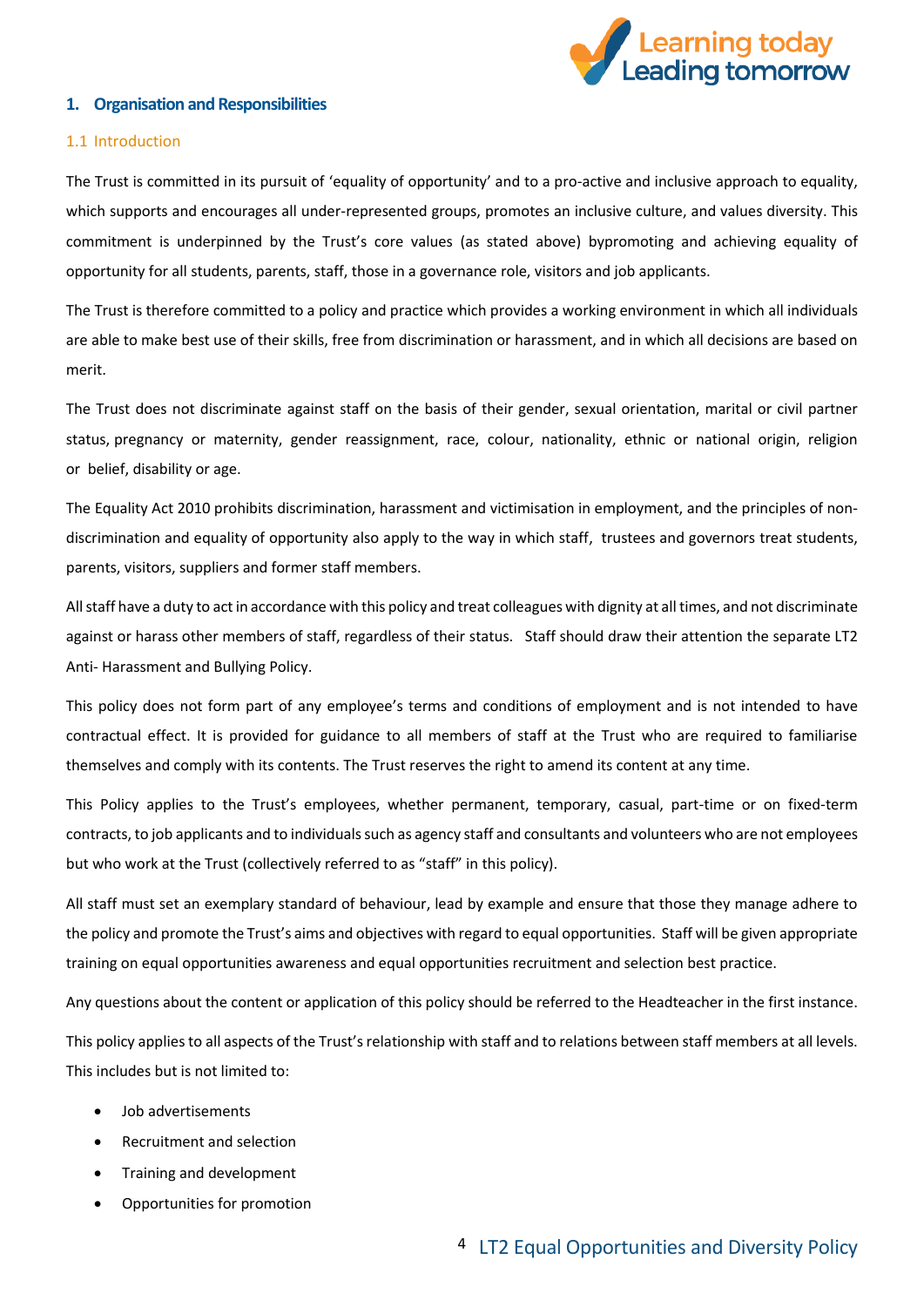

- Conditions of service
- Pay and benefits
- Conduct at work
- Disciplinary and grievance procedures
- Termination of employment

The Trust will take steps, where possible, to support and accommodate the requirements of different religions, cultures, and domestic responsibilities.

# 1.2 Legislation

## Policy legislation

# 1.3 Guidance under this Policy

The HR Advisor ] isresponsible for providing advice and guidance under this policy and reviewing and updating the policy as required.

# 1.4 Board of Trustees

# **The Board of Trustees, as a corporate body, has the responsibility to set the strategic direction and objectives of all matters across the Trust.**

The Board of Trustees is responsible for ensuring that high standards of corporate governance are maintained

The Chair of the Trust is responsible for managing the CEO, Trustees and Governors under this policy.

# 1.5 The Chief Executive Officer (CEO)

The CEO of Learning Today leading Tomorrow Trust (LT2):

- Takes overall responsibility for the implementation of policies and procedures
- Must provide reports as appropriate to Trustees in relation to this policy
- Ensure that sufficient resources are allocated and authorised within the organisation's budget to meet statutory procedures and standards across the Trust
- Is responsible for managing the Headteachers and centrally appointed staff under this policy

## 1.6 Headteachers

Headteachers of LT2 schools are responsible for:

- The implementation of and compliance with this policy within their school ensuring competence in those staff who are responsible for and involved in the operation of this policy and associated guidance
- Identifying training needs
- Communicating this policy to all relevant people within the school
- Managing school-based teaching and associate staff under this policy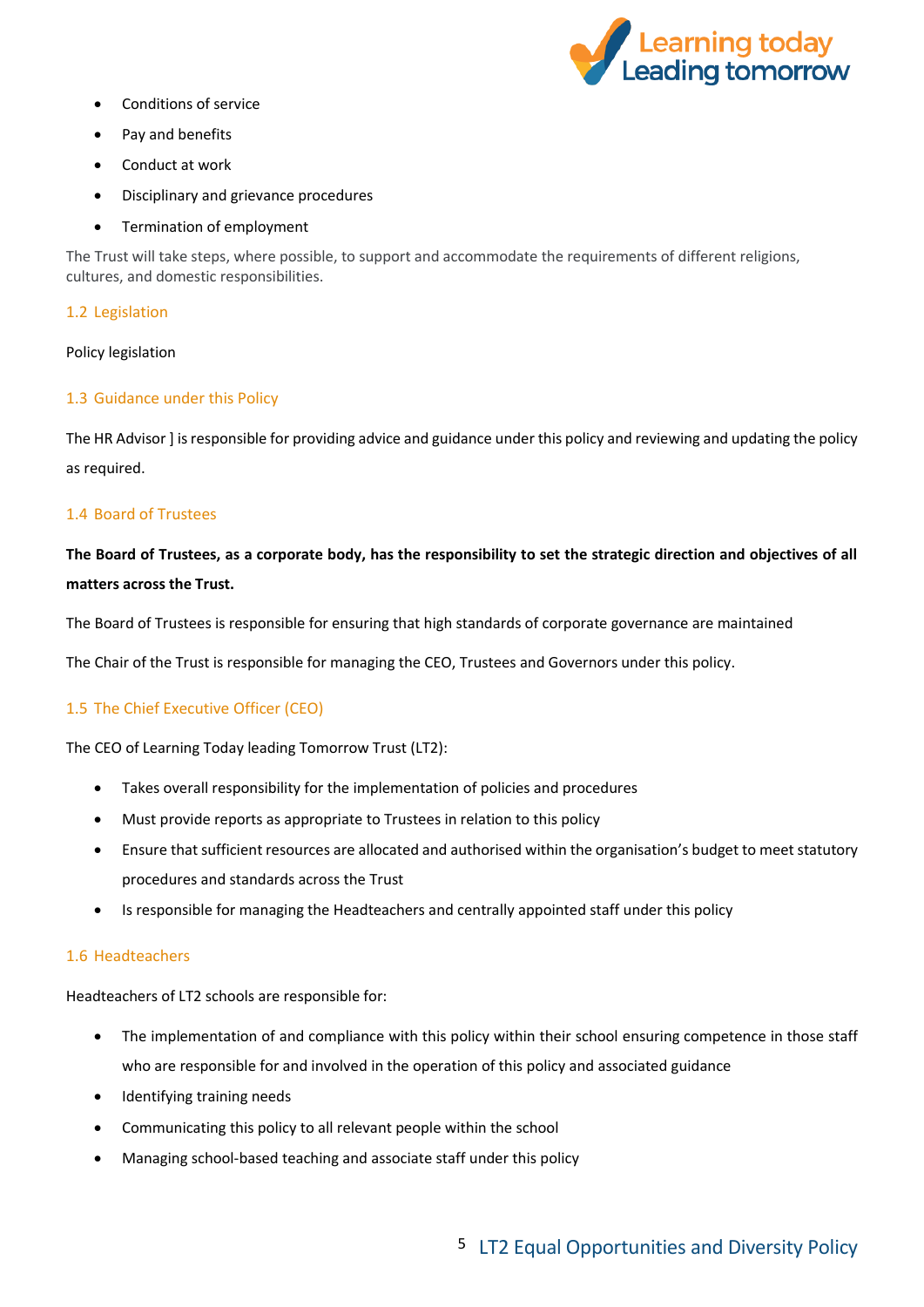

# 1.7 Senior and Middle Leaders (and other Supervisory Roles)

Although the Headteacher is responsible overall for the implementation of this policy in their school, managers have some specific responsibilities:

- Applying this policy within their own department and area of work
- Resolving any issues members of staff refer to them, informing the Headteacher of any issues to which they cannot achieve a satisfactory solution with the resources available to them
- Where required, conduct formal meetings, undertake relevant training in relation to this policy and ensure effective and competent operation of this policy

# 1.8 Other Employee Duties

All employees have a responsibility to:

- Comply with this policy and to co-operate with the schools' leadership and management on all matters relating to it
- Undertake any training recommended by their line manager

# 1.9 Related Policies and Procedures

- LT2 Code of Conduct
- RFSS and RFPS Equality Objectives

## 1.10 Review

This policy will be reviewed annually, or amended as appropriate to meet the demand of future legislation. .

These procedures have been agreed by the board of trustees, who will approve them whenever reviewed. This policy can be found on th[e Trust website.](http://www.learningleading.org/trust-policies-key-documents)

## 1.11 Forms of Discrimination

Discrimination by or against a member of staff is prohibited unless there is a specific legal exemption. Discrimination may be direct or indirect and it may occur intentionally or unintentionally.

Direct discrimination occurs where someone is treated less favorably because of one or more of the protected characteristics set out in 1.1 Introduction. For example, rejecting an applicant on the grounds of their race or sexual orientation because they would not "fit in" would be direct discrimination.

Indirect discrimination occurs where someone is disadvantaged by an unjustified provision, criterion or practice that also puts other people with the same protected characteristic at a particular disadvantage. For example, a requirement to work full time puts someone at a particular disadvantage if they have greater childcare commitments. Such a requirement will need to be objectively justified.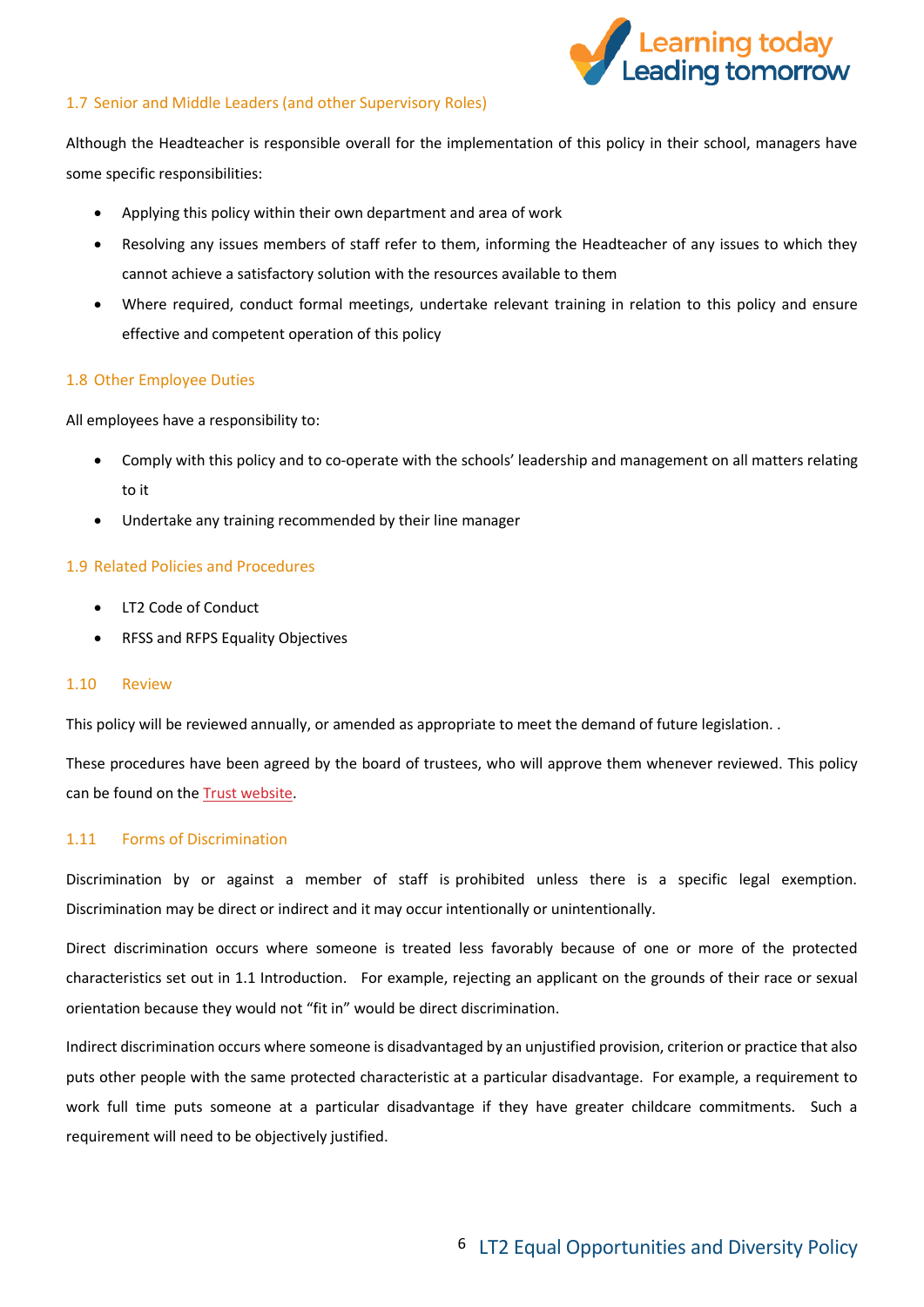

Harassment related to any of the protected characteristics is prohibited. Harassment is unwanted conduct that has the purpose or effect of violating someone's dignity, or creating an intimidating, hostile, degrading, humiliating or offensive environment for them. Harassment is dealt with further in the Trust's Anti-Harassment and Bullying Policy.

Victimisation is also prohibited. This is less favorable treatment of someone who has complained or given information about discrimination or harassment or supported someone else's complaint.

# <span id="page-6-0"></span>**2. Recruitment and Selection**

The Trust aims to ensure that no job applicant suffers discrimination because of any of the protected characteristics in 1.1 Introduction. The Trust's recruitment procedures are reviewed regularly to ensure that individuals are treated on the basis of their relevant merits and abilities. Job selection criteria are regularly reviewed to ensure that they are relevant to the job and are not disproportionate.

Job advertisements will avoid using wording that may discourage particular groups from applying.

The Trust will take steps to ensure that its vacancies are advertised to a diverse labour market and, where relevant, to particular groups that have been identified as disadvantaged or underrepresented in the Trust.

Applicants will not be asked about health or disability before a job offer is made. There are limited exceptions which the Trust may use, for example:

- Questions necessary to establish if an applicant can perform an intrinsic part of the job (subject to any reasonable adjustments)
- Questions to establish if an applicant is fit to attend an assessment or any reasonable adjustments that may be needed at interview or assessment
- Positive action to recruit disabled persons
- Equal opportunities monitoring (which will not form part of the decision-making process)

Without first considering whether such matters are relevant and may lawfully be taken into account, applicants will not be asked about

- Past or current pregnancy or future intentions related to pregnancy
- Or matters concerning age, race, religion or belief, sexual orientation or gender assignment

The Trust is required by law to ensure that all members of staff are entitled to work in the UK. Assumptions about immigration status will not be made based on appearance or apparent nationality. All prospective members of staff, regardless of nationality, must be able to produce original documents (such as a passport) before employment starts, to satisfy current immigration legislation. A list of acceptable documents is available from the Headteacher.

To ensure that this policy is operating effectively, and to identify groups that may be underrepresented or disadvantaged in the Trust, the Trust will monitor applicants' ethnic group, gender, disability, sexual orientation, religion and age as part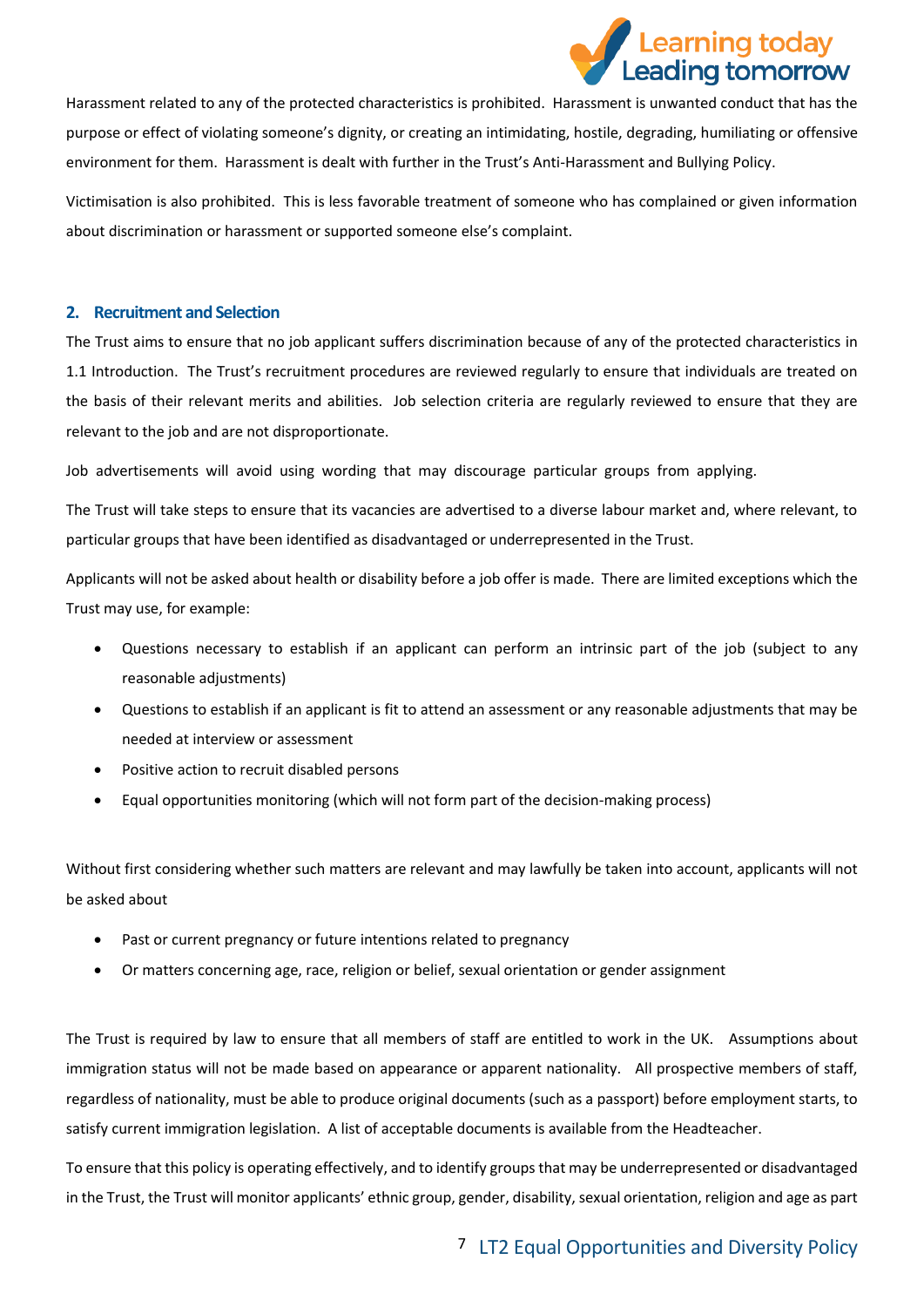

of the recruitment procedure. Provision of this information is voluntary and it will not adversely affect an individual's chances of recruitment or any other decision related to their employment. The information will be removed from applications before shortlisting and kept in an anonymised format solely for the purposes stated in this policy. Analysing this data helps us to take appropriate steps to avoid discrimination and improve equality and diversity.

## <span id="page-7-0"></span>**3. Recruitment of ex-offenders**

The Trust is an organisation that uses the Disclosure and Barring Service (DBS) to assess candidates' suitability for positions of trust working in an environment with children and young people. The Trust complies fully with the DBS Code of Practice and undertakes to treat all candidates fairly.

The Trust undertakes not to discriminate unlawfully against any candidate who is required to provide information (a check) through this process. Having a criminal record will not necessarily prevent a candidate from working with the Trusthowever it will depend on the nature of the position and the circumstances and background of the offences.

The Trust's policy on the recruitment of ex-offenders will be made available to all candidates at the outset of the recruitment process. The Trust will ensure that it makes any candidate who is subject to check aware of the DBS Code of Practice and will provide a copy of the Code on request.

As a check is part of the Trust's recruitment process, the Trust encourages all candidates called to interview to provide details of any criminal record (except cautions, reprimands or warnings which are "protected" as defined in the Rehabilitation of Offenders Act 1974 (Exceptions) order 1975 (Amendment) (England and Wales) Order 2013) at an early stage of the application process. The Trust requests that this information is sent under separate confidential cover to the Head of HR for the Trust. The Trust guarantees that only those who need to see it as part of the recruitment process will see this information.

The Trust will ensure that it discusses with the candidate the relevance of any offence to the job in question. A candidate's failure to reveal information directly relevant to the job could result in withdrawal of an offer of employment.

#### <span id="page-7-1"></span>**4. Staff training, promotions and conditions of service**

Staff training needs will be identified through informal and formal staff appraisals.

All staff will be given appropriate access to training to enable them to progress within the Trust and all promotion decisions will be on the basis of merit.

The composition and movement of staff at different levels will be reviewed from time to time to ensure equality of opportunity at all levels of the organisation.

Where appropriate the Trust will take steps to identify and remove unnecessary or unjustifiable barriers and provide appropriate facilities and conditions of service to meet the special needs of disadvantaged or under-represented groups.

The Trust's conditions of service, benefits and facilities will be reviewed from time to time to ensure that they are available to all staff who should have access to them and that there are no unlawful obstacles to accessing them.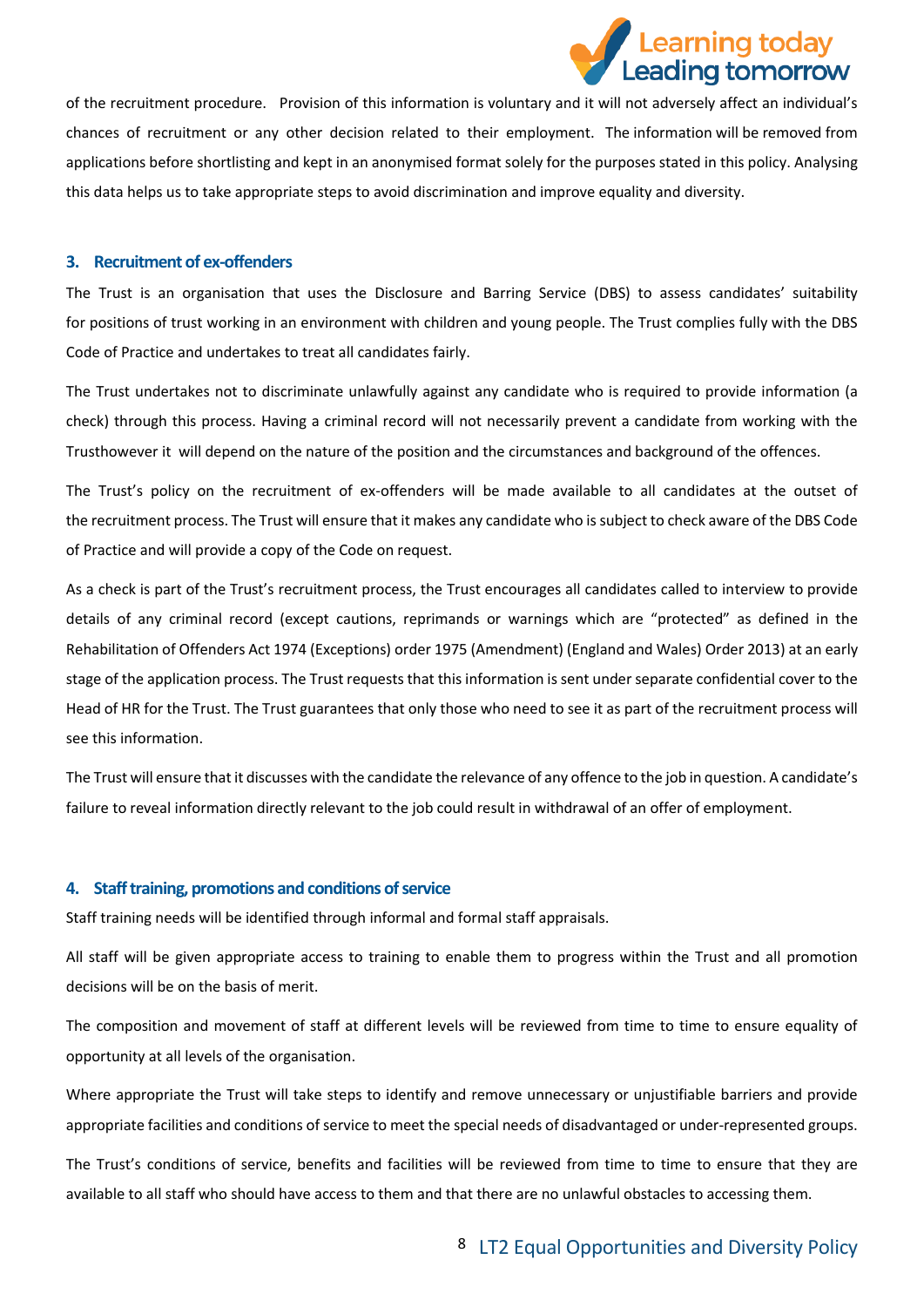

# <span id="page-8-0"></span>**5. Termination of employment**

The Trust will ensure that redundancy criteria and procedures are fair and objective and are not directly or indirectly discriminatory.

The Trust will also ensure that disciplinary procedures and penalties applied are without discrimination and are carried out fairly and uniformly for all staff, whether they result in disciplinary warnings, dismissal or other disciplinary action.

## <span id="page-8-1"></span>**6. Disability Discrimination**

If a member of staff is disabled, or becomes disabled, in the course of their employment with the Trust, they encouraged to tell us about their condition. This is to enable us to support the member of staff as much as possible.

If a member of staff experiences difficulties at work because of their disability, they may wish to contact their Line Manager/Head of Department to discuss any reasonable adjustments to their working conditions or duties which they consider to be reasonable and necessary or which would assist in the performance of their duties.

The Line Manager/Head of Department may wish to consult with the member of staff and their medical adviser(s) about possible adjustments. Careful consideration will be given to any such proposals and they will be accommodated where reasonable, practicable and proportionate in all the circumstances of the case.

Nevertheless, there may be circumstances where it would not be reasonable for the Trust to accommodate a particular adjustment and in such circumstances it will ensure that it provides the member of staff with its reasons and try to find an alternative solution where possible.

The Trust will monitor the physical features of its premises to consider whether they place disabled staff, job applicants or service users at a substantial disadvantage compared to other staff. Where reasonably practicable and proportionate the Trust will take steps to improve access for disabled staff and service users.

## <span id="page-8-2"></span>**7. Fixed-Term Employees and Agency/Temporary Workers**

The Trust will monitor its use of fixed-term employees and agency workers, and their conditions of service to ensure they are being offered appropriate access to benefits, training, promotion and permanent employment opportunities. The Trust will also, where relevant, monitor their progress to ensure that they are accessing permanent vacancies.

# <span id="page-8-3"></span>**8. Part-Time Workers**

The Trust will monitor the conditions of service of part-time employees and their progression to ensure that they are being offered appropriate access to benefits and training and promotion opportunities. It will also ensure that requests to alter working hours are dealt with appropriately under the Trust's Flexible Working Policy.